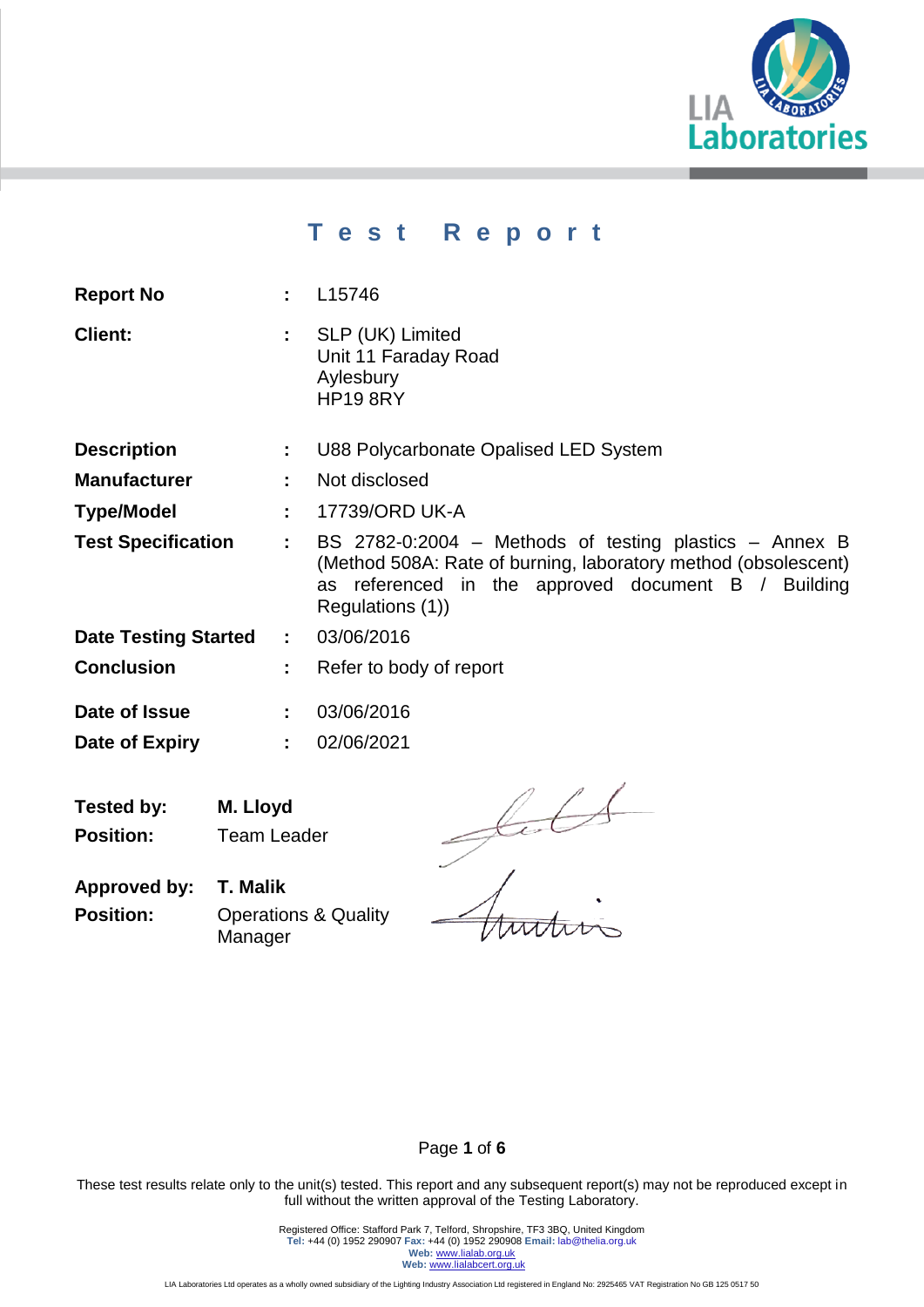

# **INTRODUCTION**

This test report details the results of the burning rate of a thermoplastic material. The tests that were carried out on each material sample were in accordance with BS 2782-0:2004 Method 508A Rate of burning, Laboratory method to determine whether the thermoplastic is TP(a) or TP(b) rated according to The Building Regulations 2010 (Volume 2 – Buildings other than dwelling houses B)

TP(a) rigid is achieved for a specimen of which (at the thickness of the product as put on the market), when tested as above, performs so that the test flam extinguishes before the first mark and the duration of flaming or afterglow does not exceed 5 seconds following removal of the burner.

TP(b) is achieved for other products which, when a specimen of the material between 1.5 and 3mm thick is tested as above, has a rate of burning which does not exceed 50mm/minute.

# **PRODUCT DETAILS**

| <b>Product Description</b>                                                                                | U88 Polycarbonate Opalised LED System |  |  |  |
|-----------------------------------------------------------------------------------------------------------|---------------------------------------|--|--|--|
| Model No.                                                                                                 | 17739/ORD UK-A                        |  |  |  |
| <b>Number of Samples</b>                                                                                  | Three                                 |  |  |  |
| <b>Condition on Receipt</b>                                                                               | Good                                  |  |  |  |
| <b>Nominal Dimensions</b>                                                                                 | 600mm $\times$ 90mm $\times$ 3mm      |  |  |  |
| Sampling Method: Test samples selected and supplied by client, no sampling method specified by<br>client. |                                       |  |  |  |

#### **Table 1.** *Test Sample Details*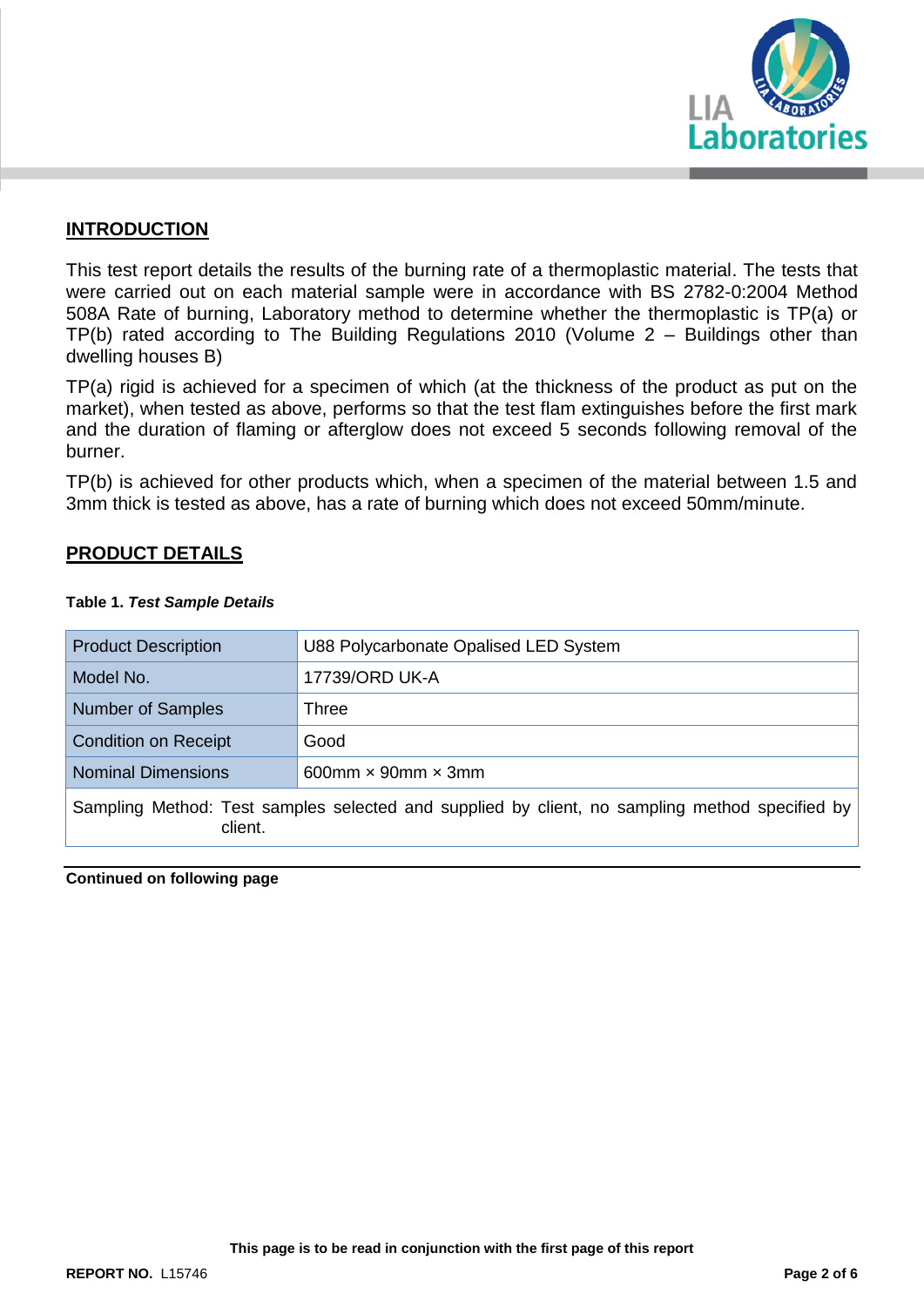

# **TEST SPECIMENS**

A total of 6 test specimens were cut from the material (test specimens A1-A3 were cut from one edge and then specimens B1-B3 were cut in a direction perpendicular to specimens A1-A3)

Each specimen cut from the material was 150mm long, 13mm wide.

The specimens were conditioned for a 24 hour period at an ambient temperature of 25˚C.

#### **PROCEDURE**

Two lines were marked on each of the test specimens, one at 25mm and the other at 125mm from one end

The other end of the test specimen was clamped in a rigid support, with its longitudinal axis horizontal and its transverse axis at 45˚ to the horizontal, ensuring that the marks were clearly visible.

A 130mm wire mesh (seven meshes per linear centimetre) was located 6mm below the test specimen with 6mm of the unsupported end protruding beyond the edge of the gauze. (ref. BS 2782-0:2004 Annex B figure B1)

A Bunsen burner with its flame set to between 13-19mm in height was positioned beneath the free end of the specimen so that the flame just contacted the specimen for a period of 10 seconds.

The time for the flame to travel between the 25mm mark and the 125mm mark was recorded in order to determine the burning rate (in mm per minute)

**Note:** for specimens that did not reach the 1<sup>st</sup> mark, the duration of flame or afterglow after removal of the Bunsen burner were measured.

The rate of burning for each of the nine specimens was calculated and is tabulated within the test results section of this test report.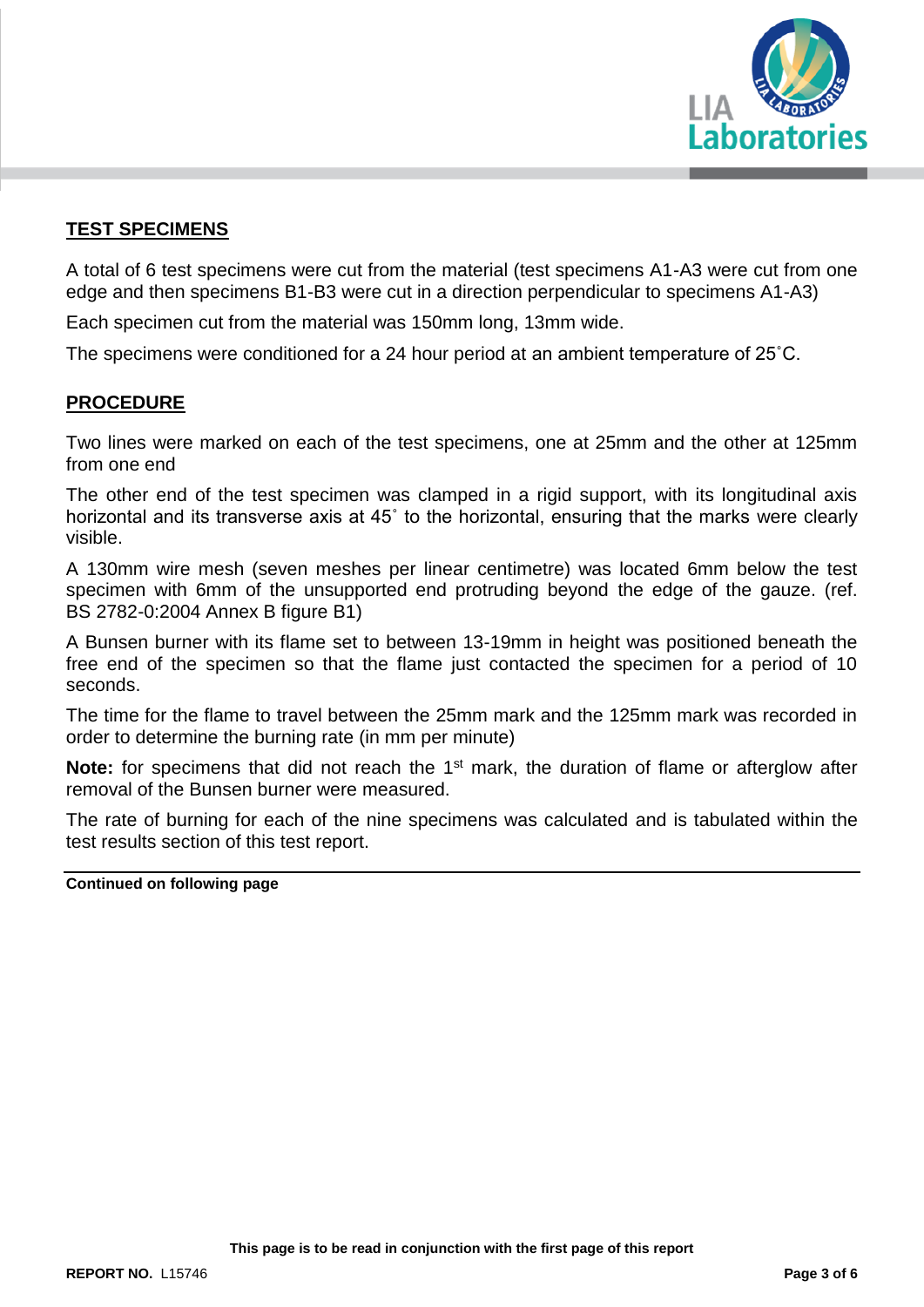

# **TEST RESULTS**

**Note:** The following test results relate only to the behaviour of the test specimens under the particular conditions of test; they are not intended as a means of assessing the potential fire hazard of the material in use.

#### **Table 2.** *Test Results*

| Sample:                                                                                              | <b>Flame Direction</b> | Mark 1<br>(25mm) Mins-<br>secs | Mark 2<br>(125mm)<br>Mins-secs | Time taken to<br>extinguish<br>(Seconds) | Standard limit<br>mm/minute | Result |  |  |  |  |
|------------------------------------------------------------------------------------------------------|------------------------|--------------------------------|--------------------------------|------------------------------------------|-----------------------------|--------|--|--|--|--|
| A <sub>1</sub>                                                                                       | Parallel               | <b>DNRM</b>                    | <b>DNRM</b>                    | 1.21                                     | 50                          | TP(a)  |  |  |  |  |
| A2                                                                                                   | Parallel               | <b>DNRM</b>                    | <b>DNRM</b>                    | 1.37                                     | 50                          | TP(a)  |  |  |  |  |
| A <sub>3</sub>                                                                                       | Parallel               | <b>DNRM</b>                    | <b>DNRM</b>                    | 1.33                                     | 50                          | TP(a)  |  |  |  |  |
| $B1*$                                                                                                | Perpendicular          | <b>DNRM</b>                    | <b>DNRM</b>                    | 1.81                                     | 50                          | TP(a)  |  |  |  |  |
| $B2*$                                                                                                | Perpendicular          | <b>DNRM</b>                    | <b>DNRM</b>                    | 1.92                                     | 50                          | TP(a)  |  |  |  |  |
| $B3*$                                                                                                | Perpendicular          | <b>DNRM</b>                    | <b>DNRM</b>                    | 1.90                                     | 50                          | TP(a)  |  |  |  |  |
| Note: DNRM denotes flame did not reach mark.<br>$*$ Dafaata taat dacdatkaan na anaan Finfilia aasaat |                        |                                |                                |                                          |                             |        |  |  |  |  |

Refer to test deviations on page 5 of this report.

# **CONCLUSION**

All of the specimens under test extinguished before the 1<sup>st</sup> mark, the time to extinguish including the afterglow did not exceed 5 seconds from removal of the flame and therefore the material under test is classified as TP(a) in accordance with Appendix A-(Performance of materials, products and structures-thermoplastic materials –item 20-classification) of the Building regulations document B 2010 (vol. 1)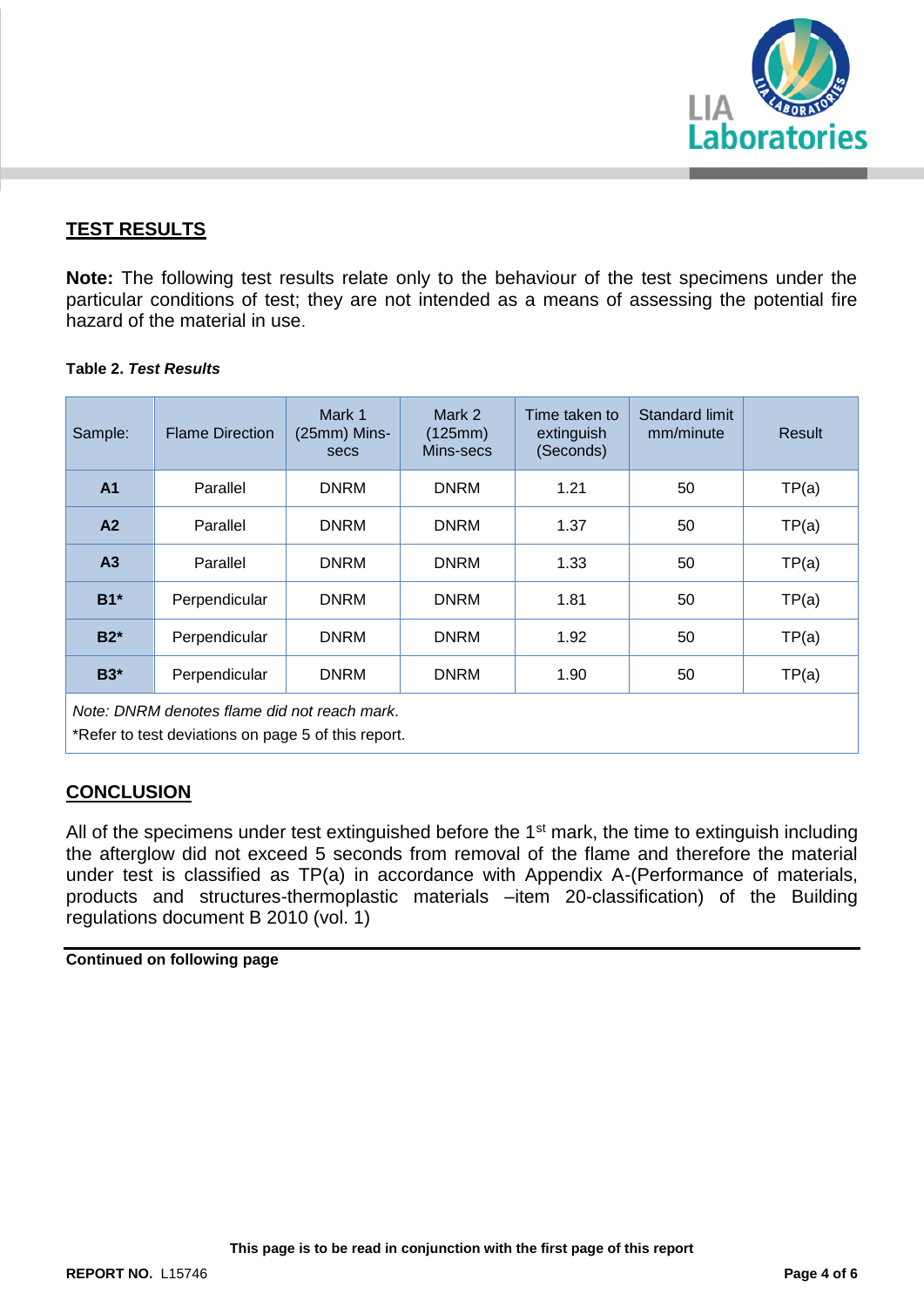

# **DEVIATION(S) FROM TEST STANDARD**

Due to the size limitation and shape of the diffuser the perpendicular test specimens were curved and only 90mm in length, as a result Mark 2 on these specimens was set at 75mm and calculation of burn rate adjusted. Due to groves running perpendicular to the length of the curved samples (B1 – B3) the curvature could not be straightened as the samples were too brittle.